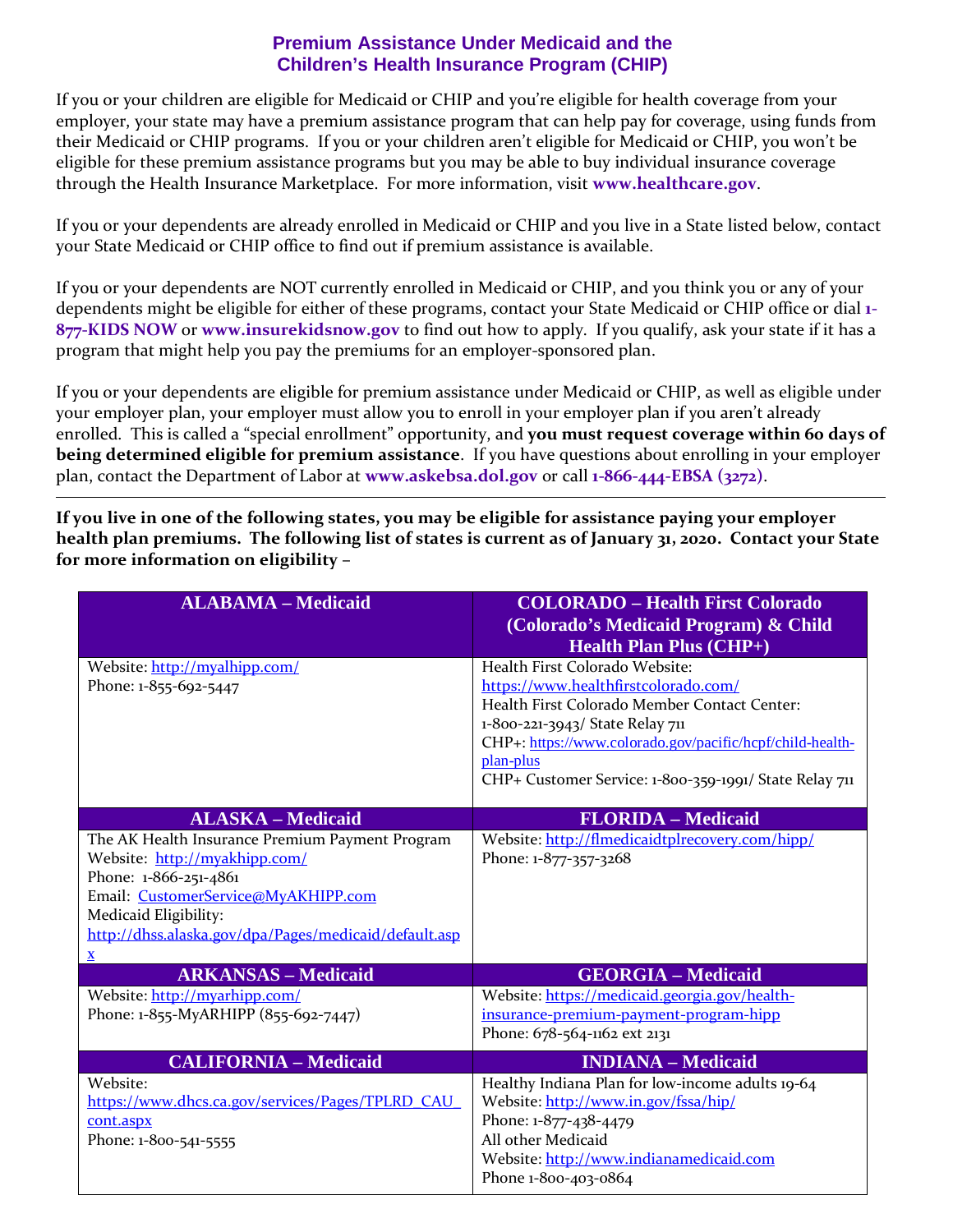| <b>IOWA</b> – Medicaid and CHIP (Hawki)                  | <b>MONTANA - Medicaid</b>                               |
|----------------------------------------------------------|---------------------------------------------------------|
| Medicaid Website:                                        | Website:                                                |
| https://dhs.iowa.gov/ime/members                         | http://dphhs.mt.gov/MontanaHealthcarePrograms/HI        |
| Medicaid Phone: 1-800-338-8366                           | <b>PP</b>                                               |
| Hawki Website:                                           | Phone: 1-800-694-3084                                   |
| http://dhs.iowa.gov/Hawki                                |                                                         |
| Hawki Phone: 1-800-257-8563                              |                                                         |
| <b>KANSAS - Medicaid</b>                                 | <b>NEBRASKA - Medicaid</b>                              |
| Website: http://www.kdheks.gov/hcf/default.htm           | Website: http://www.ACCESSNebraska.ne.gov               |
| Phone: 1-800-792-4884                                    | Phone: 1-855-632-7633<br>Lincoln: 402-473-7000          |
|                                                          | Omaha: 402-595-1178                                     |
| <b>KENTUCKY - Medicaid</b>                               | <b>NEVADA - Medicaid</b>                                |
| Kentucky Integrated Health Insurance Premium             | Medicaid Website: http://dhcfp.nv.gov                   |
| Payment Program (KI-HIPP) Website:                       | Medicaid Phone: 1-800-992-0900                          |
| https://chfs.ky.gov/agencies/dms/member/Pages/kihipp.asp |                                                         |
| $\underline{\mathbf{X}}$                                 |                                                         |
| Phone: 1-855-459-6328                                    |                                                         |
| Email: KIHIPP.PROGRAM@ky.gov                             |                                                         |
| <b>KCHIP Website:</b>                                    |                                                         |
| https://kidshealth.ky.gov/Pages/index.aspx               |                                                         |
| Phone: 1-877-524-4718                                    |                                                         |
|                                                          |                                                         |
| Kentucky Medicaid Website: https://chfs.ky.gov           |                                                         |
| <b>LOUISIANA - Medicaid</b>                              | <b>NEW HAMPSHIRE - Medicaid</b>                         |
| Website: www.medicaid.la.gov or                          | Website: https://www.dhhs.nh.gov/oii/hipp.htm           |
| www.ldh.la.gov/lahipp                                    | Phone: 603-271-5218                                     |
| Phone: 1-888-342-6207 (Medicaid hotline) or 1-855-618-   | Toll free number for the HIPP program: 1-800-852-3345,  |
| 5488 (LaHIPP)                                            | ext 5218                                                |
| <b>MAINE - Medicaid</b>                                  | <b>NEW JERSEY - Medicaid and CHIP</b>                   |
| Website: http://www.maine.gov/dhhs/ofi/public-           | Medicaid Website:                                       |
| assistance/index.html                                    | http://www.state.nj.us/humanservices/                   |
| Phone: 1-800-442-6003<br>TTY: Maine relay 711            | dmahs/clients/medicaid/<br>Medicaid Phone: 609-631-2392 |
|                                                          | <b>CHIP Website:</b>                                    |
|                                                          | http://www.njfamilycare.org/index.html                  |
|                                                          | CHIP Phone: 1-800-701-0710                              |
| <b>MASSACHUSETTS - Medicaid and CHIP</b>                 | <b>NEW YORK - Medicaid</b>                              |
| Website:                                                 | Website:                                                |
| http://www.mass.gov/eohhs/gov/departments/masshe         | https://www.health.ny.gov/health_care/medicaid/         |
| alth/                                                    | Phone: 1-800-541-2831                                   |
| Phone: 1-800-862-4840<br><b>MINNESOTA - Medicaid</b>     | <b>NORTH CAROLINA - Medicaid</b>                        |
| Website:                                                 | Website: https://medicaid.ncdhhs.gov/                   |
| https://mn.gov/dhs/people-we-serve/children-and-         | Phone: 919-855-4100                                     |
| families/health-care/health-care-programs/programs-      |                                                         |
| and-services/medical-assistance.jsp [Under               |                                                         |
| ELIGIBILITY tab, see "what if I have other health        |                                                         |
| insurance?"]                                             |                                                         |
| Phone: 1-800-657-3739                                    |                                                         |
| <b>MISSOURI - Medicaid</b>                               | <b>NORTH DAKOTA - Medicaid</b>                          |
| Website:                                                 | Website:                                                |
| http://www.dss.mo.gov/mhd/participants/pages/hipp.       | http://www.nd.gov/dhs/services/medicalserv/medicaid     |
| htm                                                      |                                                         |
| Phone: 573-751-2005                                      | Phone: 1-844-854-4825                                   |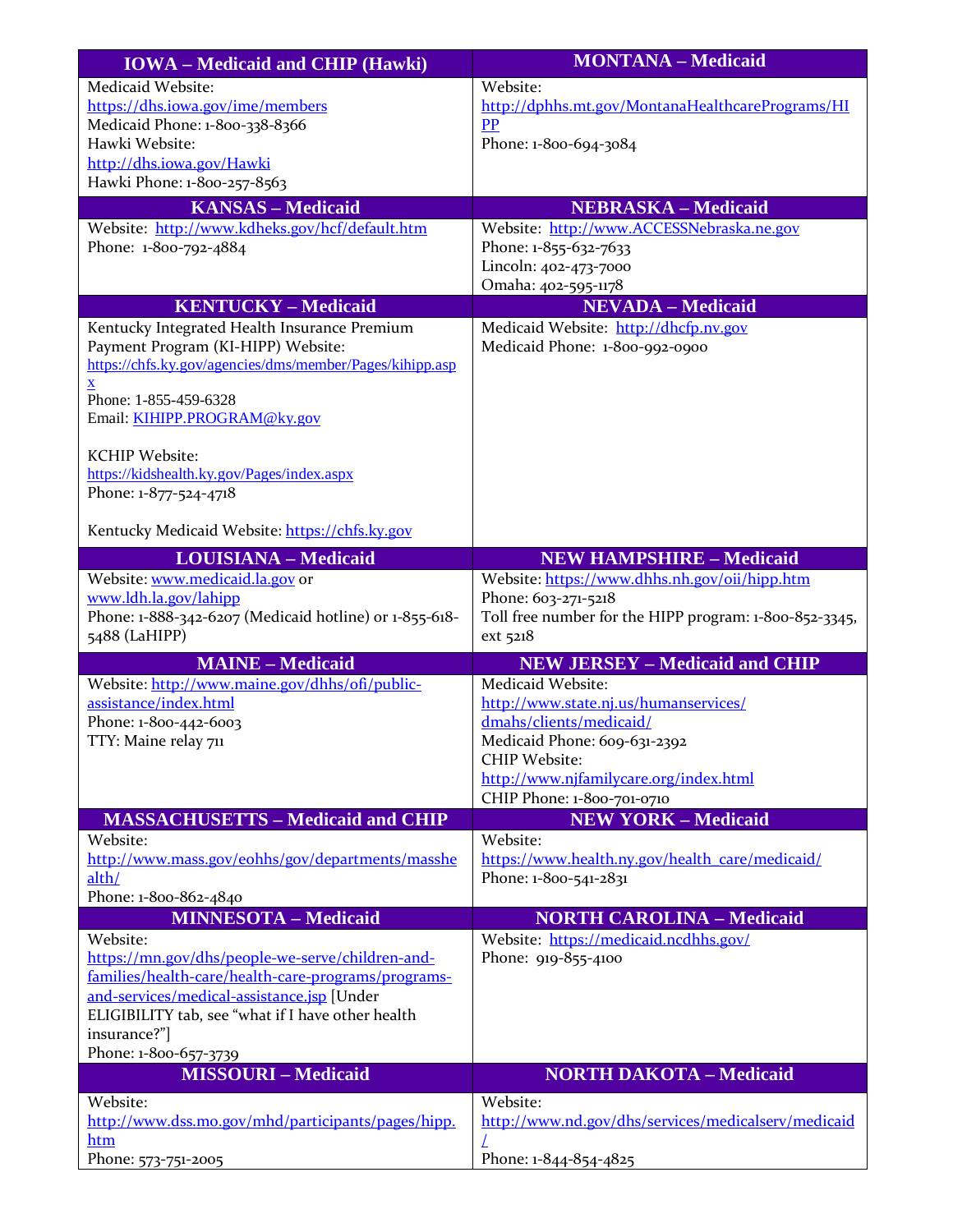| <b>OKLAHOMA - Medicaid and CHIP</b>                                | <b>UTAH - Medicaid and CHIP</b>                        |
|--------------------------------------------------------------------|--------------------------------------------------------|
| Website: http://www.insureoklahoma.org                             | Medicaid Website: https://medicaid.utah.gov/           |
| Phone: 1-888-365-3742                                              | CHIP Website: http://health.utah.gov/chip              |
|                                                                    | Phone: 1-877-543-7669                                  |
| <b>OREGON</b> – Medicaid                                           | <b>VERMONT-Medicaid</b>                                |
| Website:                                                           | Website: http://www.greenmountaincare.org/             |
| http://healthcare.oregon.gov/Pages/index.aspx                      | Phone: 1-800-250-8427                                  |
| http://www.oregonhealthcare.gov/index-es.html                      |                                                        |
| Phone: 1-800-699-9075                                              |                                                        |
| <b>PENNSYLVANIA - Medicaid</b>                                     | <b>VIRGINIA - Medicaid and CHIP</b>                    |
| Website:                                                           | Website: https://www.coverva.org/hipp/                 |
| https://www.dhs.pa.gov/providers/Providers/Pages/M                 | Medicaid Phone: 1-800-432-5924                         |
| edical/HIPP-Program.aspx                                           | CHIP Phone: 1-855-242-8282                             |
| Phone: 1-800-692-7462                                              |                                                        |
| <b>RHODE ISLAND - Medicaid and CHIP</b>                            | <b>WASHINGTON - Medicaid</b>                           |
| Website: http://www.eohhs.ri.gov/                                  | Website: https://www.hca.wa.gov/                       |
| Phone: 1-855-697-4347, or 401-462-0311 (Direct RIte<br>Share Line) | Phone: 1-800-562-3022                                  |
| <b>SOUTH CAROLINA - Medicaid</b>                                   | <b>WEST VIRGINIA - Medicaid</b>                        |
| Website: https://www.scdhhs.gov                                    | Website: http://mywyhipp.com/                          |
| Phone: 1-888-549-0820                                              | Toll-free phone: 1-855-MyWVHIPP (1-855-699-8447)       |
| <b>SOUTH DAKOTA - Medicaid</b>                                     | <b>WISCONSIN - Medicaid and CHIP</b>                   |
| Website: http://dss.sd.gov                                         | Website:                                               |
| Phone: 1-888-828-0059                                              | https://www.dhs.wisconsin.gov/publications/p1/p10095.p |
|                                                                    | df<br>Phone: 1-800-362-3002                            |
| <b>TEXAS - Medicaid</b>                                            | <b>WYOMING - Medicaid</b>                              |
| Website: http://gethipptexas.com/                                  | Website: https://wyequalitycare.acs-inc.com/           |
| Phone: 1-800-440-0493                                              | Phone: 307-777-7531                                    |

To see if any other states have added a premium assistance program since January 31, 2020, or for more information on special enrollment rights, contact either:

| U.S. Department of Health and Human Services                                       |
|------------------------------------------------------------------------------------|
| Employee Benefits Security Administration Centers for Medicare & Medicaid Services |
| www.cms.hhs.gov                                                                    |
| 1-877-267-2323, Menu Option 4, Ext. 61565                                          |
|                                                                                    |

## **Paperwork Reduction Act Statement**

According to the Paperwork Reduction Act of 1995 (Pub. L. 104-13) (PRA), no persons are required to respond to a collection of information unless such collection displays a valid Office of Management and Budget (OMB) control number. The Department notes that a Federal agency cannot conduct or sponsor a collection of information unless it is approved by OMB under the PRA, and displays a currently valid OMB control number, and the public is not required to respond to a collection of information unless it displays a currently valid OMB control number. See 44 U.S.C. 3507. Also, notwithstanding any other provisions of law, no person shall be subject to penalty for failing to comply with a collection of information if the collection of information does not display a currently valid OMB control number. See 44 U.S.C. 3512.

The public reporting burden for this collection of information is estimated to average approximately seven minutes per respondent. Interested parties are encouraged to send comments regarding the burden estimate or any other aspect of this